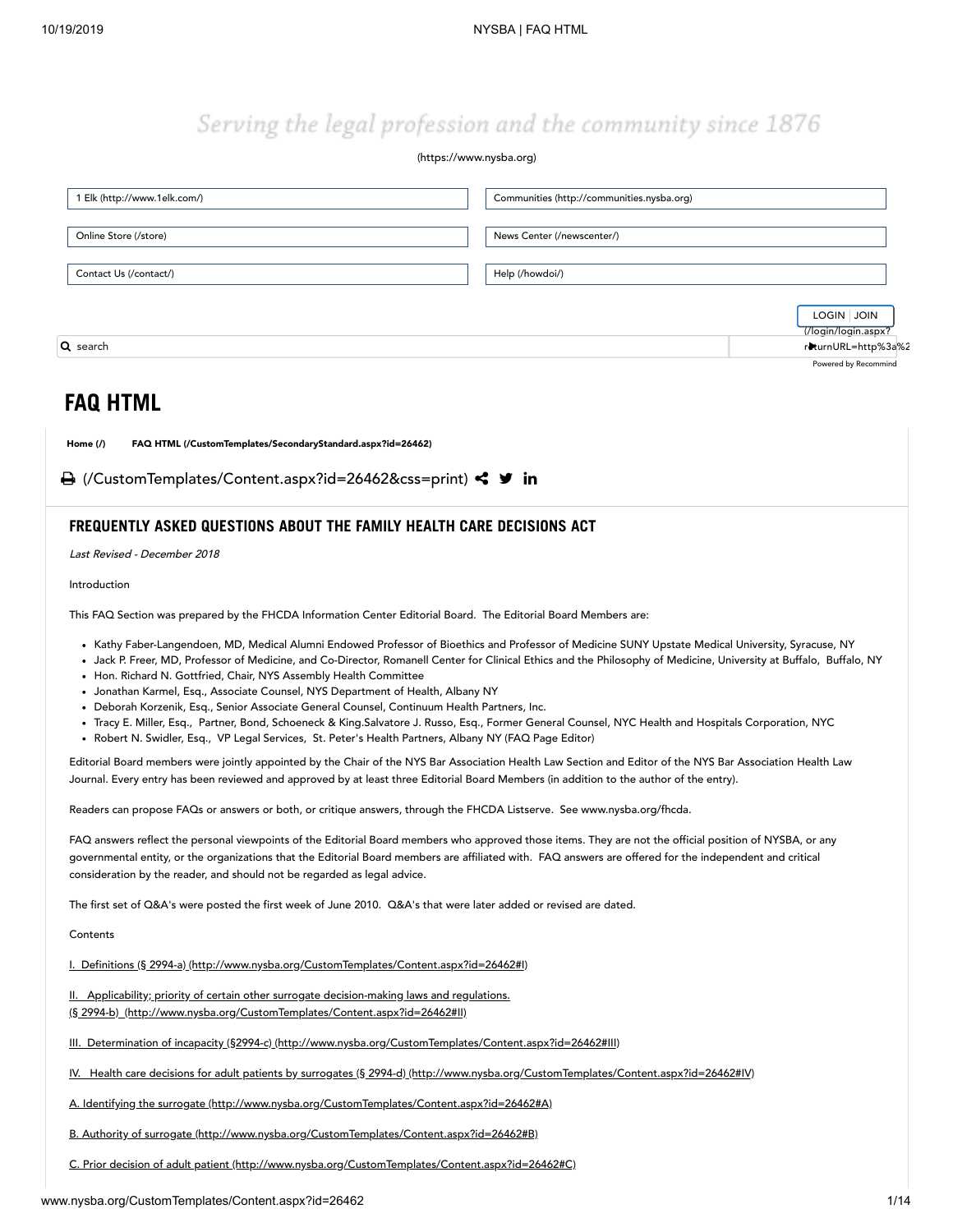D. Decision-making standard [\(http://www.nysba.org/CustomTemplates/Content.aspx?id=26462#D\)](#page-7-0)

V. Health care decisions for minor patients [\(http://www.nysba.org/CustomTemplates/Content.aspx?id=26462#V\)](#page-8-0)

VI. Health care decisions for adult patients without surrogates. (§2994-g) [\(http://www.nysba.org/CustomTemplates/Content.aspx?id=26462#VI\)](#page-8-1)

VII. DNR Orders (PHL § 2994-1) [\(http://www.nysba.org/CustomTemplates/Content.aspx?id=26462#VII\)](#page-9-0)

VIII. Implementation and review of decisions. (§ 2994-k) [\(http://www.nysba.org/CustomTemplates/Content.aspx?id=26462#VIII\)](#page-9-1)

IX. Interinstitutional transfers (§ 2994-l) [\(http://www.nysba.org/CustomTemplates/Content.aspx?id=26462#IX\)](#page-9-2)

X. Ethics review committees (§ 2994-m) [\(http://www.nysba.org/CustomTemplates/Content.aspx?id=26462#X\)](#page-10-0)

XI. Rights to be publicized (§2994-u) [\(http://www.nysba.org/CustomTemplates/Content.aspx?id=26462#XI\)](#page-10-1)

XII. Nonhospital DNR Orders (Chapter 8, §21) [\(http://www.nysba.org/CustomTemplates/Content.aspx?id=26462#XII\)](#page-11-0)

XIII. Orders Not to Resuscitate for Residents of Mental Hygiene Facilities (Chapter 8, §22) [\(http://www.nysba.org/CustomTemplates/Content.aspx?id=26462#XIII\)](#page-12-0)

XIV. Health Care Proxy Law (Chapter 8, §§23-24) [\(http://www.nysba.org/CustomTemplates/Content.aspx?id=26462#XIV\)](#page-12-1)

XV. MHL Article 81 Guardianship Law (Chapter 8, §§23-24) [\(http://www.nysba.org/CustomTemplates/Content.aspx?id=26462#XV\)](#page-12-2)

XVI. SCPA §1750-b Guardianship (The Health Care Decisions Act for Mentally Retarded Persons) (Chapter 8, §§23-24) [\(http://www.nysba.org/CustomTemplates/Content.aspx?id=26462#XVI\)](#page-12-3)

XVII. Model hospital and nursing home FHCDA policies and forms; MOLST (http://www.nysba.org/CustomTemplates/Content.aspx?id=26462#XVII)

<span id="page-1-0"></span>I. Definitions (PHL § 2994-a)

1. <sup>Q</sup> -Adult - The FHCDA defines "Adult" to mean "any person who is eighteen years of age or older or has married," but the Health Care Proxy Law and other laws also regard <sup>a</sup> person as an adult if the person is the parent of <sup>a</sup> child. Why is the FHCDA definition of adult different?

A - The Task Force that developed the FHCDA proposal reasoned that just because a minor -- perhaps even a 13 or 14 year old -- is the mother or father of a child, does not mean that the minor has the capacity or maturity to decide on their own about whether to forgo life-sustaining treatment. Accordingly, the FHCDA does not treat a minor parent as an "adult", but rather as an "emancipated minor." As such, the minor can consent to treatment on par with an adult, but a decision to forgo life-sustaining treatment would require approval of an Ethics Review Committee. (Revised September 8, 2010.)

2. <sup>Q</sup> -Attending physician - Can <sup>a</sup> resident be an "attending physician" for purposes of the FHCDA?

A. Neither the Department of Health nor the State Education Department have addressed this. But it seems likely that a resident practicing under a limited permit (Ed. Law §6526) can act as an attending physician for FHCDA purposes. It seems less likely that a resident or intern practicing under a licensing exemption (Ed. Law §6528) can act as an attending physician for FHCDA purposes. (Added September 8, 2010)

3. Q -Close friend - How does the FHCDA definition differ from the definition in the former DNR Law?

A - The FHCDA simply requires the close friend to sign a statement; the former DNR Law required the close friend to sign an affidavit (i.e. a statement sworn before a notary). Also the FHCDA makes it clear that the term could include a relative who is not close enough to be on the surrogate list.

4. <sup>Q</sup> -Domestic partner - Where did the definition of "domestic partner" come from?

A - It is substantially similar to the definition that is in PHL 4201, which gives the domestic partner of a deceased person the right to make decisions regarding disposition of the deceased person's remains.

5. Q -Health care - The definition says that "Providing nutrition or hydration orally, without reliance on medical treatment, is not health care under this article and is not subject to this article." What does "Providing nutrition or hydration orally, without reliance on medical treatment" refer to, and what is the purpose of the phrase?

A - The phrase "providing nutrition or hydration orally, without reliance on medical treatment" simply refers to feeding a patient, i.e., giving the patient food or drink to swallow. So the FHCDA applies to surrogate decisions regarding the provision of nutrition and hydration by tubes placed in the patient's nose, stomach, intestines or arms; but it does not apply to decisions regarding giving a patient food or drink to swallow.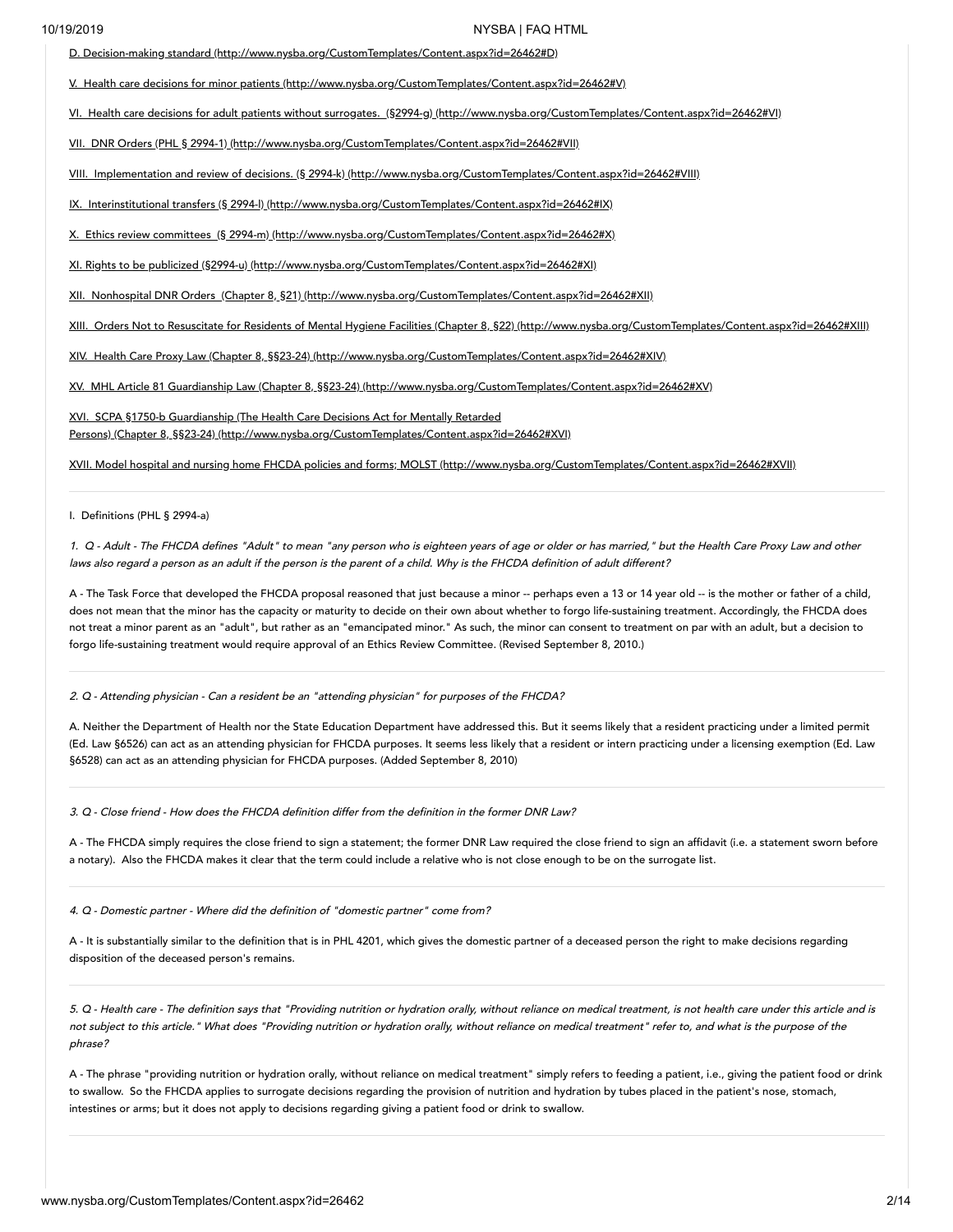6. <sup>Q</sup> -Health or social service practitioner - This definition includes certain licensed health care professionals (i.e., <sup>a</sup> registered professional nurse, nurse practitioner, physician, physician assistant, psychologist or licensed clinical social worker) but only if the professional is "acting within his or her scope of practice." <sup>A</sup> later section says that such professionals can provide the required concurring determination regarding a patient's decisional capacity. Is that determination within the scope of practice of such professionals?

A - The State Education Department Office of Professions, in an informal response to this question from the Department of Health, indicated any registered professional nurse, nurse practitioner, psychologist or licensed clinical social worker can concur (or not concur) with an attending physician's capacity determination within their scope of practice. DOH has not yet issued a statement regarding the scope of practice for physician assistant. Note that hospitals and nursing homes must adopt written policies identifying the training and credentials of health or social services practitioners qualified to provide concurring determinations in their facilities. Also, just because something is within the scope of practice, the practitioner is not necessarily competent to do it.

Also, as a result of a 2017 amendment, an "attending nurse practitioner" can make an initial determination of incapacity, as well as a concurring determination (though not for the same patient), Added 12/28/18).

7. <sup>Q</sup> -Life-sustaining Treatment - Why does the FHCDA definition of life-sustaining treatment include the statement that "For the purpose of this article, cardiopulmonary resuscitation is presumed to be life-sustaining treatment without the necessity of <sup>a</sup> determination by an attending physician."?

A - The FHCDA allows a surrogate to make decisions about the withholding or withdrawal of life-sustaining treatment. The statement about resuscitation makes it clear that such authority includes the authority to make decisions about the withholding or withdrawal of resuscitation - that is, to consent to a do-not-resuscitate order.

<span id="page-2-0"></span>II. Applicability; priority of certain other surrogate decision-making laws and regulations. (PHL § 2994-b)

1. <sup>Q</sup> -Why does the FHCDA apply only in specified settings (currently, in hospitals, nursing homes and hospice)?

A - Initially, the FHCDA applies only in hospitals and nursing homes, where there would be greater oversight and safeguards. However, based on recommendations by the Task Force on Life and the Law, the FHCDA was amended (i) in 2011 to apply decisions regarding hospice care for incapable patients with surrogates and (ii) in 2015 to decisions regarding hospice care for incapable patients without surrogates.

The Task Force recommended extending the FHCDA further to apply: (i) to other DOH licensed settings such as home health care and ambulatory surgery centers; and (ii) to decisions for patients with intellectual disabilities and who are in or transferred from psychiatric hospitals and units.

(Revised 12/28/18.)

2. <sup>Q</sup> -Would the FHCDA apply in an off-campus clinic operated by a hospital?

A - Yes. An "extension clinic" is considered part of the general hospital. (Added September 8, 2010)

3. Q -What is <sup>a</sup> court-appointed guardian under Surrogate's Court Procedure Act (SCPA) Article 17-A and why does the FHCDA not apply to persons who have such guardian?

A - SCPA Article 17-A creates a process for the court appointment of a guardian for an adult with an intellectual disability. Such guardian has the authority to make health care decisions, including decisions about life-sustaining treatment, under rules and principles set forth in that article.

(Revised 12/28/18.)

4. <sup>Q</sup> -What is SCPA §1750-b, and why does the FHCDA not apply to persons described in that section for decisions to withdrawal life-sustaining treatment?

A - SCPA §1750-b is a section in SCPA Article 17-A that allows a family member, close friend, or surrogate decision-making panel, without being appointed as guardian by the court, to make a decision about life-sustaining treatment for a person with intellectual disability who meets certain clinical criteria.

While there was debate whether SCPA §1750-b or the FHCDA should apply to such decisions, the Legislature decided to let SCPA Article §1750-b continue to apply. However, it directed the Task Force on Life and the Law to form a subcommittee to recommend whether the FHCDA rather than SCPA §1750-b should apply to such persons. In 2017, the Task Force approved the report of a Special Advisory Committee that recommended repealing SCPA Article 17-A, and extending the FHCDA, with some amendments, to decisions for persons with intellectual disabilities.

(Revised 12/28/18.)

5. <sup>Q</sup> -The FHDCA says that it does not apply when consent to treatment is governed by "the mental hygiene law or regulations of the office of mental health (OMH) or the office of mental retardation and developmental disabilities" [now the Office for People with Developmental Disabilities - OPWDD) What are those laws and regulations, and when would they ever apply to <sup>a</sup> hospital or nursing home patient?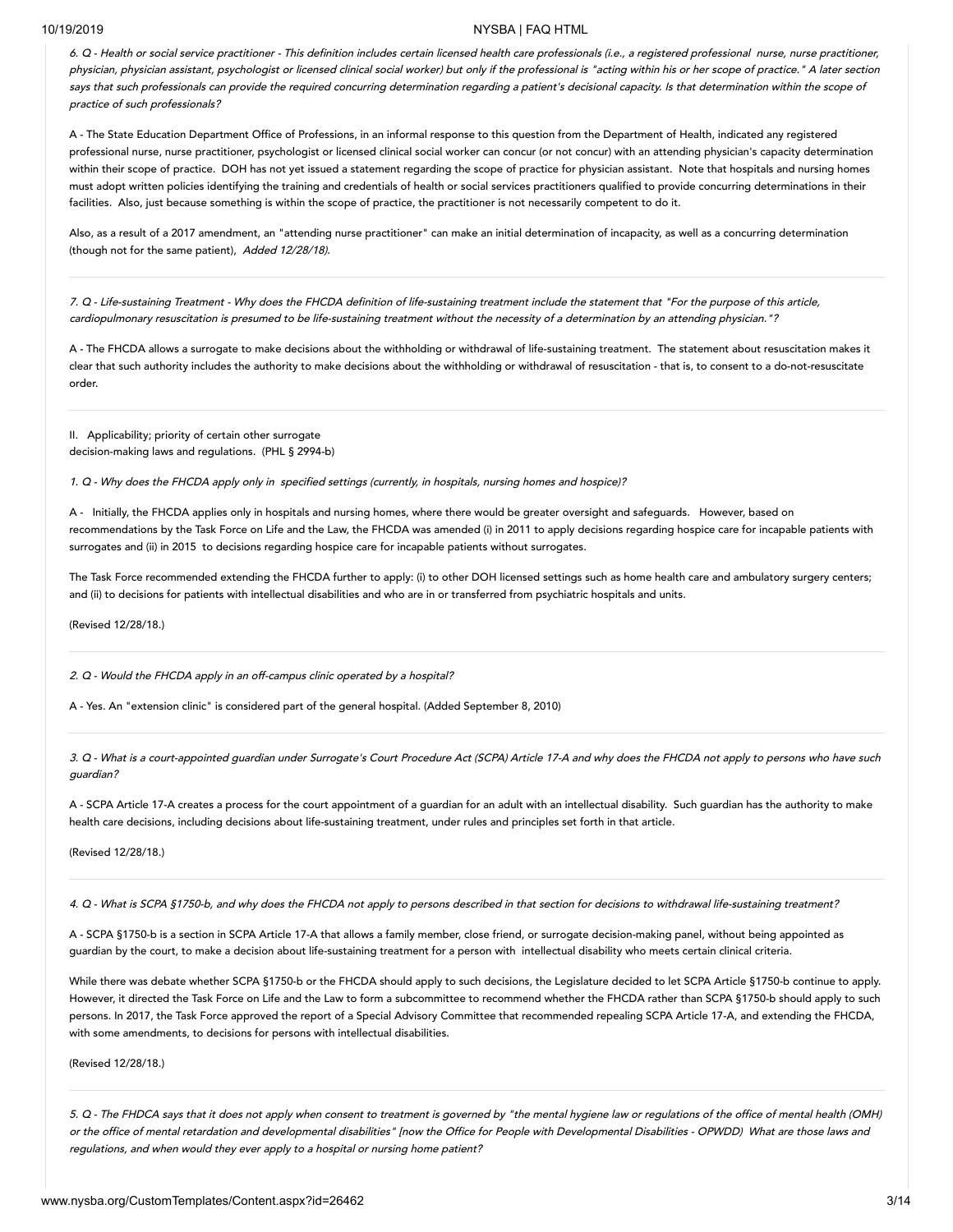A --OPWDD. OPWDD regulations (14 NYCRR §633.11) govern surrogate consent to treatment for residents of OPWDD- operated and licensed facilities. Such regulations would continue to be applicable to a person who was removed to a general hospital or nursing home for treatment, but not discharged from such OPWDD-operated or licensed facility.

OMH regulations (14 NYCRR §27.9 and §527.8) govern surrogate consent to treatment and objection to treatment for patients of OMH-operated and licensed psychiatric hospitals and hospital units. Such regulations would continue to be applicable to person who was removed to a general hospital or nursing home for treatment, but not discharged from such OMH operated or licensed psychiatric hospital or unit.

In contrast, with respect to a person who was admitted to a hospital or nursing home from an OMH-licensed community residence, consent or objection to treatment would be based on the same principles that would apply to any other hospital patient. So if the patient lacked decisionmaking capacity and did not have a health care agent, the FHCDA would govern decisions for the patient. Revised\

(Revised 12/28/18.)

6. Q -What role does <sup>a</sup> Mental Hygiene Law Article 80 Surrogate Decision Making Committee (SDMC) have since the FHCDA authorizes surrogate decision-making for hospital and nursing home patients?

A - MHL Article 80 and 14 NYCRR Part 710 authorizes a local SDMC to make treatment decisions for persons with mental disabilities who reside or once resided in an OPWDD, OMH or OASAS facility, or who receive or once received certain OPWDD services, and do not have a family member to make such decisions.

SPCA §1750-b makes the SDMC the decision-maker of last resort for persons with intellectual disabilities for purposes of life-sustaining treatment decisions. As a result, the SDMC is the surrogate of last resort for decisions to withdraw or withhold life-sustaining treatment for hospital or nursing home patients with intellectual disabilities.

OPWDD surrogate decision-making regulations make the SDMC the surrogate of last resort for residents of OPWDD facilities. As a result, the SDMC is also the surrogate of last resort for decisions to consent to treatment for those hospital or nursing home patients for whom OPWDD surrogate decision-making regulations apply.

In addition, SDMC is available, but optional, to provide consent to treatment for decisions in a hospital or nursing home for an eligible person when OPWDD regulations and SCPA §1750-b do not apply.

Finally, the SDMC continues to have the same role that it currently has for treatments provided outside of a hospital, nursing home or hospice, for eligible persons.

Under 14 NYCRR Part 710, a SDMC for a person with mental illness can refuse major medical treatment. In some cases, this would be withholding life-sustaining treatment.

7. <sup>Q</sup> -It is very difficult to identify which surrogate decision-making law applies to hospital or nursing home patients who have developmental disabilities or mental illness. Is there <sup>a</sup> chart that summarizes this, perhaps with examples?

A - Yes. See the document "Surrogate Decision-Making for Patients With Mental Disabilities: A Chart of Applicable Laws and Regulations", which is linked to the FHCDA Information Center website.

### <span id="page-3-0"></span>III. Determination of incapacity (§2994-c)

1. <sup>Q</sup> -Why does this section require the attending physician or attending nurse practitioner to "confirm the adult patient's continued lack of decision-making capacity before complying with health care decisions made pursuant to this article, other than those decisions made at or about the time of the initial determination," what does "confirm" mean, and what does "at or about the time of the initial determination" mean?

A - A patient's ability to make decisions may fluctuate from day to day, and a patient may be capable of making some decisions and not others. Accordingly the FHCDA requires the physician to "confirm" the continued lack of capacity, if a surrogate continues to make decisions on the patient's behalf.

The FHCDA does not impose any standards with respect to confirming incapacity or specify how the determination should be made. Presumably, the determination will require reasonable steps under the circumstances: for a patient who has been in a coma, or who has advanced dementia, it may be as simple as a notation, "incapacity confirmed." For a patient whose capacity has been more fluid, the physician should rely upon his or her judgment about the steps needed to confirm incapacity, and document the basis for the confirmation in the medical record.

"At or about the time" is a necessarily imprecise term, and allows the attending physician to exercise judgment about whether the last determination of incapacity was recent enough to be reliable.

(Revised 12/28/18.)

2. <sup>Q</sup> -While the FHCDA allows <sup>a</sup> concurring determination of incapacity to be made by a health or social services practitioner, the Health Care Proxy Law seems to still requires that <sup>a</sup> physician provide the concurring determination. Is that correct, and is there <sup>a</sup> reason for it?

A - That is correct, and while there might be some rationale for the difference (e.g., the FHCDA has other safeguards that the proxy law does not) it seems that this is an instance where the proxy law should be amended to "catch up" with the FHCDA standard for concurring determinations.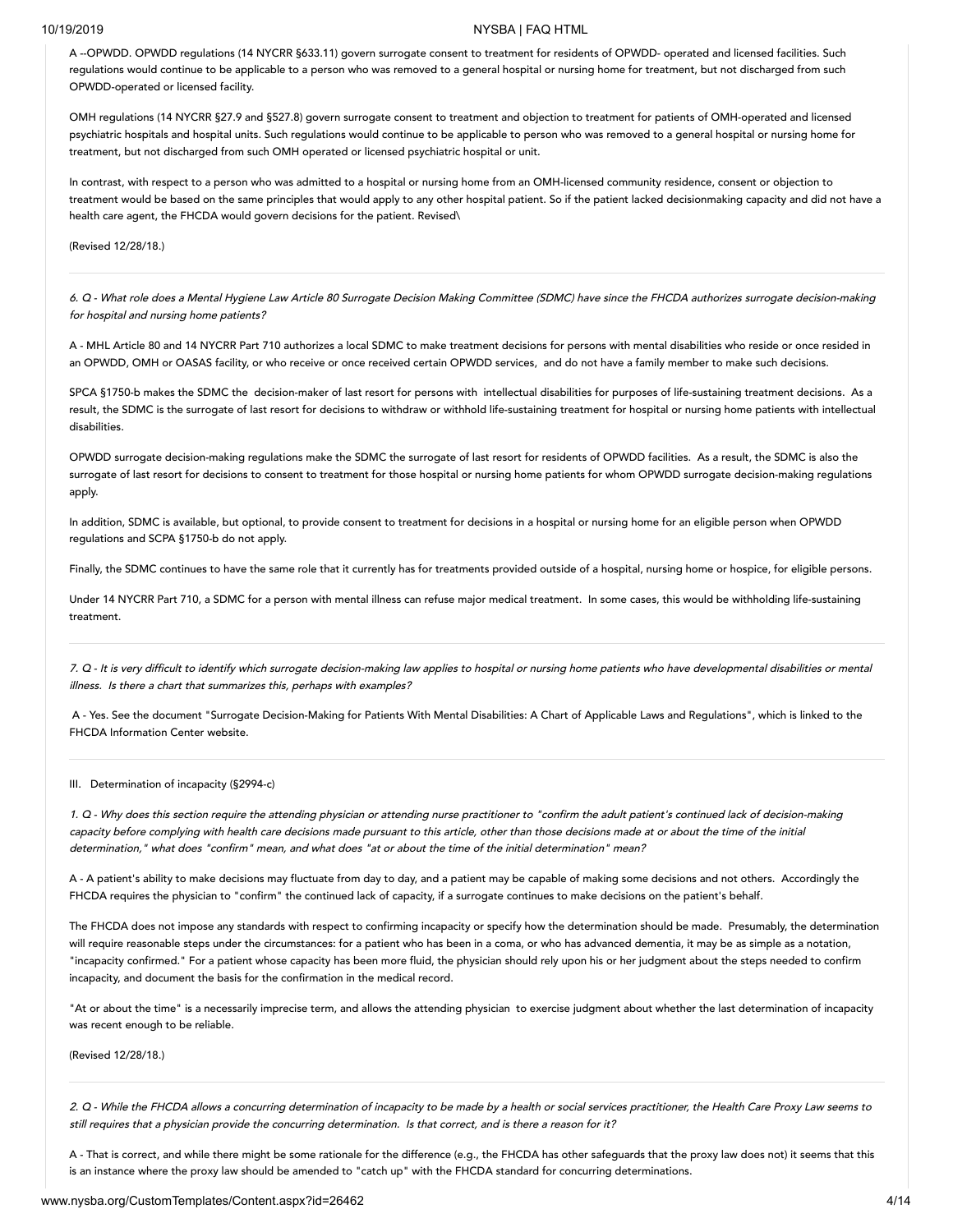3. <sup>Q</sup> -Can the attending physician or attending nurse practitioner make <sup>a</sup> determination of capacity, without personally examining the patient, e.g., over the phone?

A - Unlike the prior DNR Law, the FHCDA no longer contains a "personal examination" requirement. As a result the physician only needs to comply with the applicable professional standard of care. In most instances, that would require a personal examination, but in limited circumstances it might not, such as when the patient lacks capacity as a result of being unconscious.

(Revised 12/28/18.)

<span id="page-4-0"></span>IV. Health care decisions for adult patients by surrogates (§ 2994-d)

<span id="page-4-1"></span>A. Identifying the surrogate

1. Q -Is the "surrogate" <sup>a</sup> court appointed position?

A - No. It is a person in the highest category on the surrogate list who is available, willing and competent to make decisions for the incapable patient, and is identified when there is no health care agent.

2. Q -The highest priority is "A guardian authorized to decide about health care" pursuant to MHL Article 81. Does that include <sup>a</sup> guardian appointed prior to the date the FHCDA became effective?

A - The FHCDA is not explicit about this, but the answer in all likelihood is yes.

3. <sup>Q</sup> -When the highest category is an adult son or daughter, and there is more than one such person, are they all surrogates? If not, then who chooses the surrogate, and on what basis?

A - The FHCDA states that "one person" from the list is the surrogate. While the FHCDA does not specify who identifies the surrogate when more than one person is in the highest category, it necessarily will be the responsibility of the hospital or nursing home to identify the surrogate. In most cases, this should be resolved without difficulty - usually the adult sons and daughters can agree upon the surrogate. In other cases it will be apparent to the hospital staff that one of the patient's adult children is best able to speak of the patient's previous wishes and, if the patient's wishes are not known, the patient's best interests. If there is a dispute, efforts should be made to resolve it informally if possible (e.g., through team meetings, ethics consultation or mediation or the hospital ethics process) or else the matter should be referred to the Ethics Review Committee. (Revised September 8, 2010)

4. <sup>Q</sup> -What if someone lower down on the surrogate list objects to the decision of the surrogate, how would the hospital respond? For example, would the hospital withdraw treatment from a patient despite objections by the adult child because a domestic partner is higher in priority than the adult child?

A - The hospital should first try to resolve the dispute informally. If it cannot be resolved informally, the hospital should refer the matter to the Ethics Review Committee. If the higher priority person insists upon the provision of life-sustaining treatment, the hospital cannot discontinue such treatment without a court order. In such proceeding, the court will consider whether the surrogate is meeting his or her obligation to make health care decisions in accordance with the patient's wishes, including the patient's religious and moral beliefs; or if the patient's wishes are not reasonably known and cannot with reasonable diligence be ascertained, in accordance with the patient's best interests.

If the surrogate directs the withdrawal or withholding of treatment but a lower priority person insists upon the provision of treatment, the hospital generally should seek judicial review before withdrawing or withholding treatment, although it does not have a legal obligation to do so. If the hospital decides to withdraw the treatment in such circumstance, the hospital should notify the objecting person so that such person could seek judicial review if they were inclined to do so. In such proceeding, the court will consider the same issue described above: whether the surrogate met his or her obligation to make a decision based on the patient's wishes if known, or else best interests. (Revised September 8, 2010)

5. <sup>Q</sup> -Would the following persons be considered <sup>a</sup> brother or sister for purposes of the FHCDA surrogate list: <sup>A</sup> half-brother or half-sister? <sup>A</sup> step-brother or stepsister? <sup>A</sup> brother or sister by adoption? Would <sup>a</sup> full brother or sister have priority over <sup>a</sup> half-brother or half-sister?

A - A half brother or half sister would be considered a brother or sister. A step-brother or step-sister would not be considered a brother or sister. A brother or sister by adoption would be considered a brother or sister. (Revised September 8, 2010)

6. <sup>Q</sup> -Would the following persons be considered <sup>a</sup> son or daughter: <sup>A</sup> step-son or daughter? An adopted son or daughter?

A - A step-son or step-daughter would not be considered a son or daughter, unless the step-son or step-daughter were adopted. An adopted son or daughter would be considered a son or daughter. (Revised September 8, 2010)

7. <sup>Q</sup> - What is the role of the designated representative (NYCRR 415.10) in <sup>a</sup> nursing home? Is the designated representative and surrogate one and the same?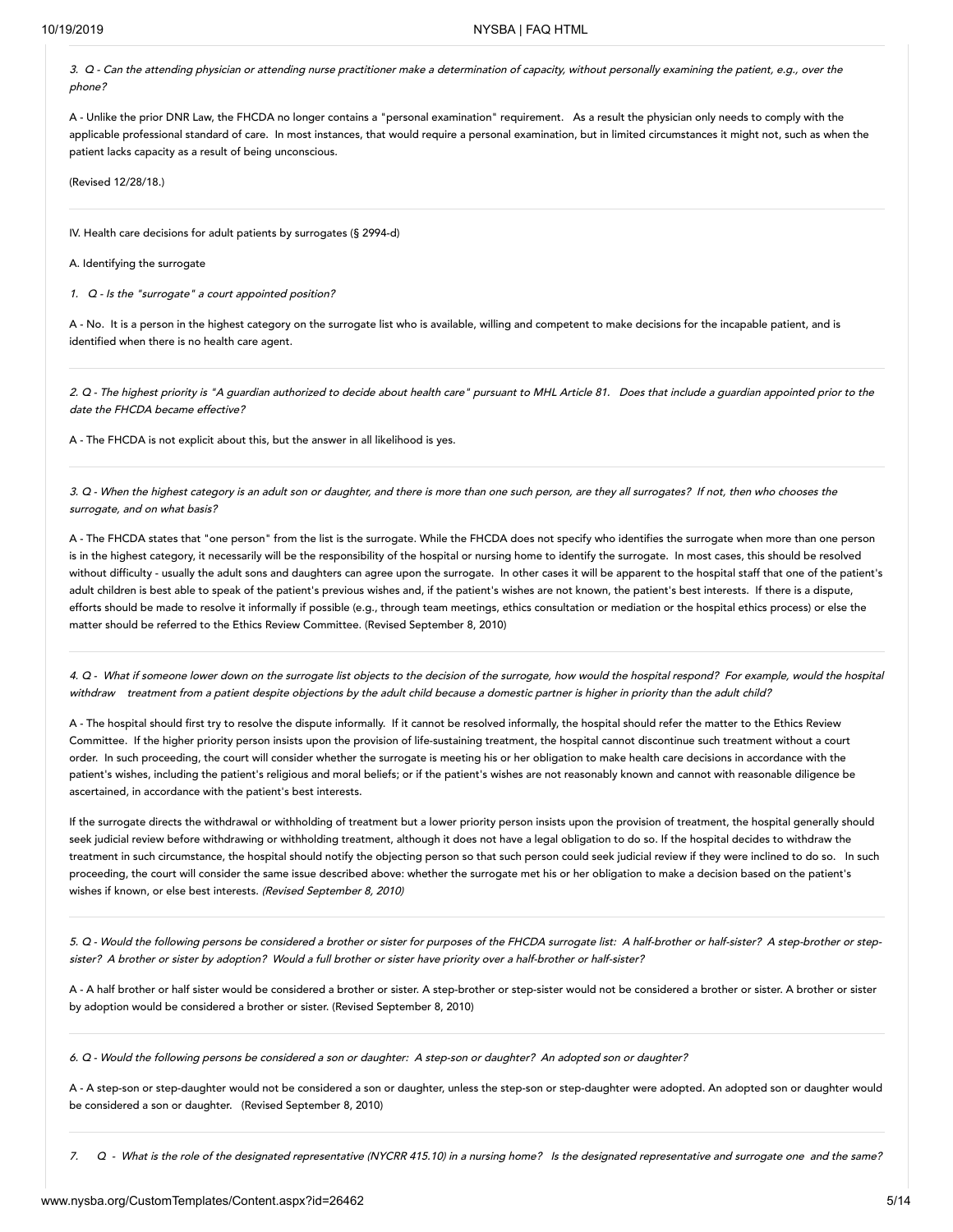A - The designated representative is a person (or persons) designated in accordance with 10 NYCRR 415.2(f) to exercise certain rights on behalf of a nursing home resident who lacks capacity. A person does not have authority to make health care decisions for a resident by virtue of being a designated representative. A surrogate is the person identified in accordance with the FHCDA to make health care decisions for a resident who lacks capacity. The designated representative and the surrogate will in many cases be the same individual, but they are not necessarily the same individual.

<span id="page-5-0"></span>B. Authority of surrogate

1. <sup>Q</sup> -Can the surrogate consent on behalf of <sup>a</sup> patient to an HIV test under PHL § 2781 be obtained under FHCDA?

A - Yes.

2. Q -Can <sup>a</sup> surrogate consent to experimental treatment?

A - Yes, although if the treatment is part of a study, and therefore constitutes human subject research, other considerations apply (see below).

3. <sup>Q</sup> -Can the surrogate consent to enrolling the patient in federally-regulated human subject research?

A - Federal human subject research regulations allow consent for incapable patients to be enrolled in research protocols to be given by a "Legally Authorized Representative. " That term is defined in 45 CFR §46.102 to include a person "authorized under applicable law to consent on behalf of a prospective subject to the subject's participation in the procedure(s) involved in the research. Thus the FHCDA would appear to give the surrogate such authority in many cases, although the scope of that authority is uncertain.

4. <sup>Q</sup> -Is the surrogate the "personal representative" of the patient under <sup>45</sup> CFR § 164.502(g)(1) ("HIPAA")?

A - Yes, just as a health care agent under a health care proxy is. If the patient lacks capacity, and the surrogate is empowered to make health care decisions, then the surrogate is the "personal representative" under HIPAA.

5. <sup>Q</sup> -Is the surrogate <sup>a</sup> "qualified person" under PHL § 18?

A - No, not necessarily. But the surrogate has a right and duty to be informed about the patient's medical condition, prognosis, diagnosis and the alternatives to the proposed treatment as specified under FHCDA (PHL § 2994-d(3)(c)).

6. <sup>Q</sup> -Does <sup>a</sup> surrogate's decision remain valid even after the patient is discharged from the hospital or nursing home?

A - The FHCDA states that it applies only to decisions regarding health care "provided in a hospital." PHL 2994-b.1. (The term "hospital" is defined to include nursing homes and hospice as well. See PHL §2994-a.17-a). But it would be reasonable to read the FHCDA as governing decisions regarding care that is initially provided in the hospital, but continues after discharge pursuant to the same consent. Thus a surrogate could consent on behalf a hospital patient to a course of chemotherapy that begins during hospitalization.

Also, medical orders issued on the DOH-5003 (MOLST) or DOH-3474 (non-hospital DNR) forms do not have to be re-issued i in settings outside of the hospital, but if the hospital, nursing home or hospice uses another form to withhold life-sustaining treatment, those forms would not apply in other settings (Revised December 28, 2019).

7. <sup>Q</sup> -Can <sup>a</sup> surrogate consent to the patient's discharge from <sup>a</sup> hospital, and admission to <sup>a</sup> post-acute care facility or program?

A - The FHCDA authorizes only surrogate decisions regarding health care "provided in a hospital" or nursing home. That would clearly include the decisions regarding admission to and discharge from a hospital or nursing home. But the FHCDA would appear not to govern decisions to admit a patient into other postacute facilities or programs such as home care or assisted living. Even so, such facilities and programs should be no less willing to accept admission and financial decisions by family members than they were before the FHCDA was enacted. (Added September 8, 2010).

8. <sup>Q</sup> -Can <sup>a</sup> surrogate direct the discharge of <sup>a</sup> patient against medical advice?

A - The surrogate can make any decision that the patient, if capable could have made, which could include leaving against medical advice. However, the surrogate is obligated to make decisions based on the patient's wishes if known, or else the patient's best interests. So a provider could seek to block a surrogate's decision to remove a patient if the decision was inconsistent with that standard. Moreover, if the discharge involved the withdrawal or withholding of life-sustaining treatment, the provider could also oppose the discharge if the decision did not meet the criteria for the withdrawal or withholding of treatment.

9. <sup>Q</sup> -Can <sup>a</sup> surrogate consent to donation of <sup>a</sup> patient's organ's after death?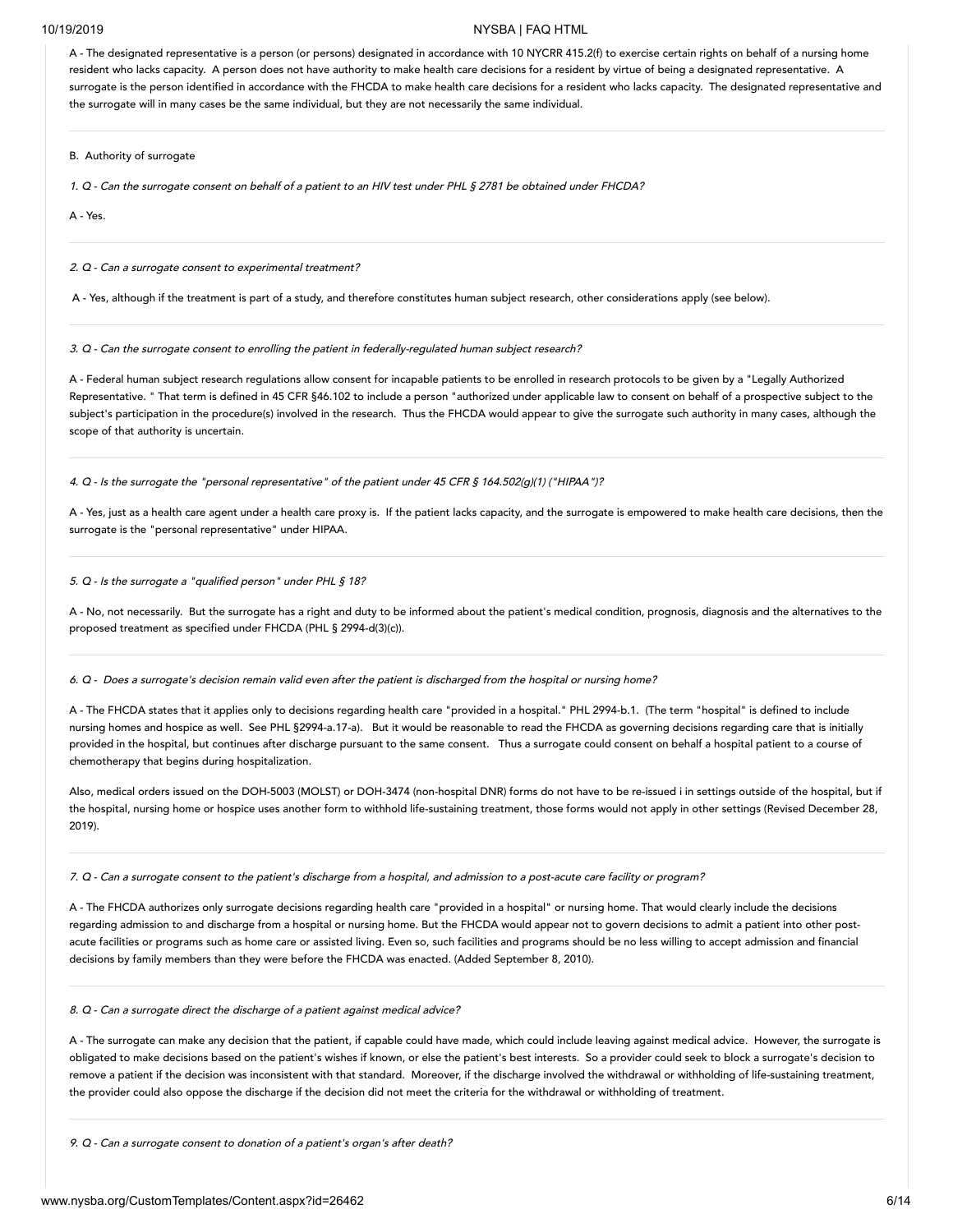A - No, not by virtue of being surrogate. Consent to organ donation is governed by the state's Uniform Anatomical Gift Act, not the FHCDA. But the UAGA has a decision maker list similar to that in the FHCDA.

### 10. Q -Does the FHCDA give the surrogate access to the patient's medical record?

A - Yes. The FHCDA gives the surrogate "the right to receive medical information and medical records necessary to make informed decisions about the patient's health care." Like a health care agent, the surrogate has this right only after it has been determined that the patient lacks capacity and the surrogate's authority to make health care decisions has commenced.

### 11. <sup>Q</sup> -Can <sup>a</sup> surrogate apply for Medicaid on behalf of an incapable patient?

A - Yes. Federal Medicaid regulations allow a written application from "the applicant, an authorized representative, or, if the applicant is incompetent or incapacitated, someone acting responsibly for the applicant." 42 CFR § 435.907(a). This would seem to include a FHCDA surrogate. (Added September 8, 2010).

### <span id="page-6-0"></span>C. Prior decision of adult patient

1. <sup>Q</sup> -What is the purpose of the "prior decision" clause - the provision that states as follows?

(ii) Nothing in this article shall obligate health care providers to seek the consent of <sup>a</sup> surrogate if an adult patient has already made <sup>a</sup> decision about the proposed health care, expressed orally or in writing or, with respect to <sup>a</sup> decision to withdraw or withhold life-sustaining treatment expressed either orally during hospitalization in the presence of two witnesses eighteen years of age or older, at least one of whom is <sup>a</sup> health or social services practitioner affiliated with the hospital, or in writing.

A - The FHCDA was not intended to impose surrogate-decision-making upon patients who, prior to losing capacity, made their own decision about treatment. Accordingly, the FHCDA provides that there is no need to seek a surrogate decision if the patient made a prior oral or written decision consenting to a treatment.

However, there were concerns about an attending physician withdrawing or withholding life-sustaining treatment without a surrogate decision based only upon information that the patient had at one time verbally stated a wish to forgo such treatment. Accordingly, the FHCDA provides that there is no need to seek a surrogate decision regarding the withdrawal or withholding of life-sustaining treatment only if the patient's prior decision to forgo life-sustaining treatment was made either (i) orally, during hospitalization, and witnessed by two persons, including one health or social services care practitioner, or (ii) in writing.

In cases that do not meet this requirement - i.e., where the patient's oral statements were made prior to hospitalization or nursing home admission or without witnesses -- a surrogate would make the decision. But the surrogate would still be bound to make a decision in accord with what the patient would have chosen.

Note that when a patient arrives at the hospital with a non-hospital DNR order, or a DNR order from another facility, special rules apply. See Q&A#3 below. (Revised September 8, 2010).

### 2. Q -What sort of writings and oral statements would suffice, and what sort would not?

A. A patient's prior written or oral consent to the provision of treatment should be adequate to rely upon without seeking a surrogate decision if it reasonably evidences that consent. However, a prior oral or written decision to withdraw or withhold life-sustaining treatment should be sufficiently specific to have met the "clear and convincing evidence" standard before it may be relied upon without seeking a surrogate decision, inasmuch as the clause was not intended to change pre-FHCDA reliability standards for prior decisions by the patient himself or herself. This means that the decision must clearly apply to both the life-sustaining treatment under consideration and the medical circumstances, e.g., terminal illness.

3. <sup>Q</sup> -If <sup>a</sup> patient is admitted to <sup>a</sup> hospital with <sup>a</sup> non-hospital DNR order (including <sup>a</sup> MOLST form), or with <sup>a</sup> DNR order that was entered at another facility, can that be honored even if the patient had consented to it prior to the current hospitalization?

A - Yes. The provisions governing non-hospital DNR orders and inter-institutional transfers obligate the hospital to honor such orders. Hospital emergency services personnel may disregard a nonhospital order not to resuscitate if they believe in good faith that consent to the order has been revoked, or that the order has been cancelled; or if family members or others on the scene (other than such personnel) object to the order and physical confrontation appears likely; and hospital emergency services physicians may direct that the nonhospital order not to resuscitate be disregarded if other significant and exceptional medical circumstances warrant disregarding the order. If the patient is admitted, the medical orders to withhold life-sustaining treatment remain effective until an attending physician examines the patient, whereupon the attending physician must continue the orders, unless the physician determines that the order is no longer appropriate or authorized. There is no requirement to secure another consent from the surrogate. (Added September 8, 2010).

4. <sup>Q</sup> -The FHCDA makes little mention of advance directives. What is the role of <sup>a</sup> patient's advance directives in this law?

A - As discussed above, a living will, less formal documents and/or oral statements by a patient could provide the basis for the withdrawal or withholding of lifesustaining treatment under the Prior Decision clause, provided it addresses the treatment decision at issue. In addition, while such advance directives might not qualify as a prior decision, they could still provide sufficient evidence of a patient's wishes for a surrogate (or on the case of a patient without a surrogate for the hospital or nursing home) to act based on the patient's known wishes. A health care proxy would still empower a health care agent to make decisions for the patient under the Health Care Proxy Law, and enable the patient to choose the person who will decide about treatment.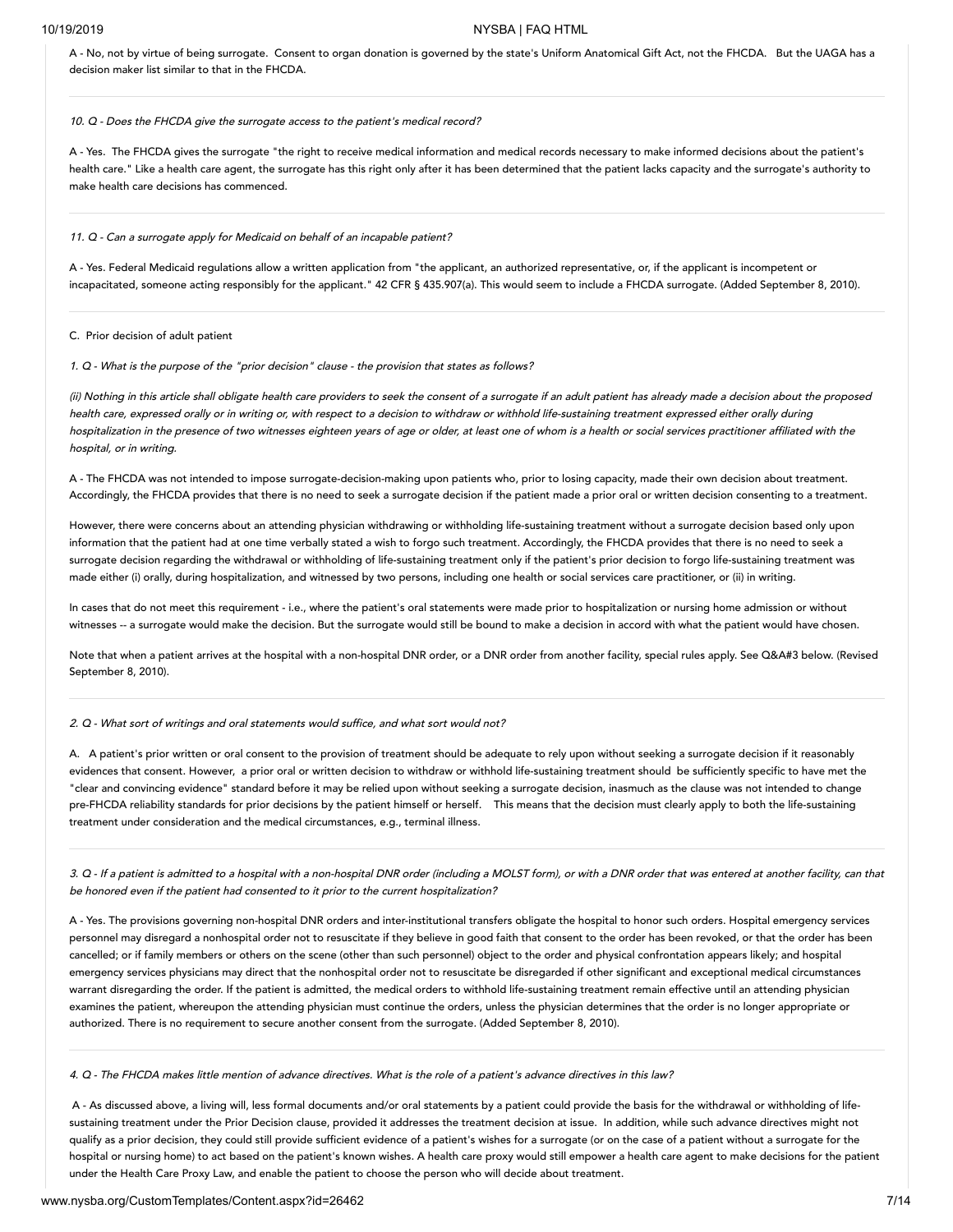5. <sup>Q</sup> -If <sup>a</sup> now-incapable patient who has lost capacity left an advance directive, or had made <sup>a</sup> prior oral statement, that clearly established the patient's desire to not have <sup>a</sup> certain treatment, can <sup>a</sup> surrogate still require that the treatment be continued?

A - The short, general answer is that the hospital and attending physician are obligated to honor this patient's clear wishes, although they may opt to seek judicial review before implementing the decision. But this is a sensitive question, and different facts may require different guidance.

The FHCDA provides that when a surrogate directs the provision of life-sustaining treatment, a hospital or physician that "does not wish to provide treatment," must nonetheless comply with the surrogate's decision pending either transfer of the patient to a willing hospital or individual health care provider, or judicial review. PHL § 2994-f.3. But such clause would not seem to be applicable to this case, for at least three reasons: First, the plain language of the clause relates to cases where it is the hospital or physician that does not wish to provide treatment; it should not be read to apply to cases where it is the patient who does not want the treatment. Second, when there is a clear prior decision by the patient, there is no need to designate a "surrogate," and thus there is no surrogate to invoke 2994-f.3. Third, applying the clause to this case might violate a patient's constitutional right to reject unwanted treatment.

In sum, the hospital and provider are obligated to honor this patient's clear wishes. But they retain the option to seek judicial review before implementing the decision. (Added September 8, 2010).

6. Q -Does the prior decision clause apply to decisions by patients who have capacity?

A - No. Nothing in the FHCDA governs decisions by patients with capacity.

<span id="page-7-0"></span>D. Decision-making standard

1. <sup>Q</sup> -Does <sup>a</sup> surrogate need clear and convincing evidence of <sup>a</sup> patient's wishes to make <sup>a</sup> decision to direct the withdrawal of life-sustaining treatment?

A - No. Indeed, a key purpose of the FHCDA was to eliminate the clear and convincing standard for clinically appropriate end-of-life decisions. Under the FHCDA, the surrogate must make the decision based on the patient's wishes "if reasonably known" or else based on the patient's best interests. There is no requirement that the surrogate specifies on what basis he /she is making the decision for the patient. However, if hospital has reason to believe that the surrogate is not acting in good faith or is making decisions which are clearly contrary to the patient's known wishes or best interests, then the hospital should not necessarily follow the surrogate's decision. It may instead opt to convene its informal mediation, consultation or ethics process, or convene the Ethics Review Committee.

(Revised September 21, 2010)

2. <sup>Q</sup> -Do the FHCDA clinical criteria for the withdrawal of life-sustaining treatment apply to the entry of DNR orders? Do they replace the clinical criteria that were in the DNR Law?

A - Yes and yes. For any decision made after June 1, 2010, a surrogate decision to enter a DNR order must be based on the new clinical criteria. In practice, there are unlikely to be many cases where a DNR order could be entered under one law, but not under the other.

3. <sup>Q</sup> -Do DNR orders that predate the FHCDA and were based on the former criteria need to be re-issued?

A - They do not have to be re-issued.

4. <sup>Q</sup> -The FHCDA provides that <sup>a</sup> surrogate may consent to the withdrawal of life-sustaining treatment if one of two standards is met. The first standard requires <sup>a</sup> determination that "treatment would be an extraordinary burden to the patient." Who makes that determination? The surrogate or the attending physician?

A - The statute is not specific on this point, but it appears to be the surrogate, although the surrogate certainly should make such determination in consultation with the physician. The relevant clause states as follows:

5. Decisions to withhold or withdraw life-sustaining treatment. In addition to the standards set forth in subdivision four of this section, decisions by surrogates to withhold or withdraw life-sustaining treatment shall be authorized only if the following conditions are satisfied, as applicable:

(a)(i) Treatment would be an extraordinary burden to the patient and an attending physician determines, with the independent concurrence of another physician, that, to a reasonable degree of medical certainty and in accord with accepted medical standards,

(A) the patient has an illness or injury which can be expected to cause death within six months, whether or not treatment is provided; or

(B) the patient is permanently unconscious; ....'

By specifying the part of the determination that the physicians have to make, subparagraph (i) implicitly leaves it up to the surrogate to make the other part of the determination.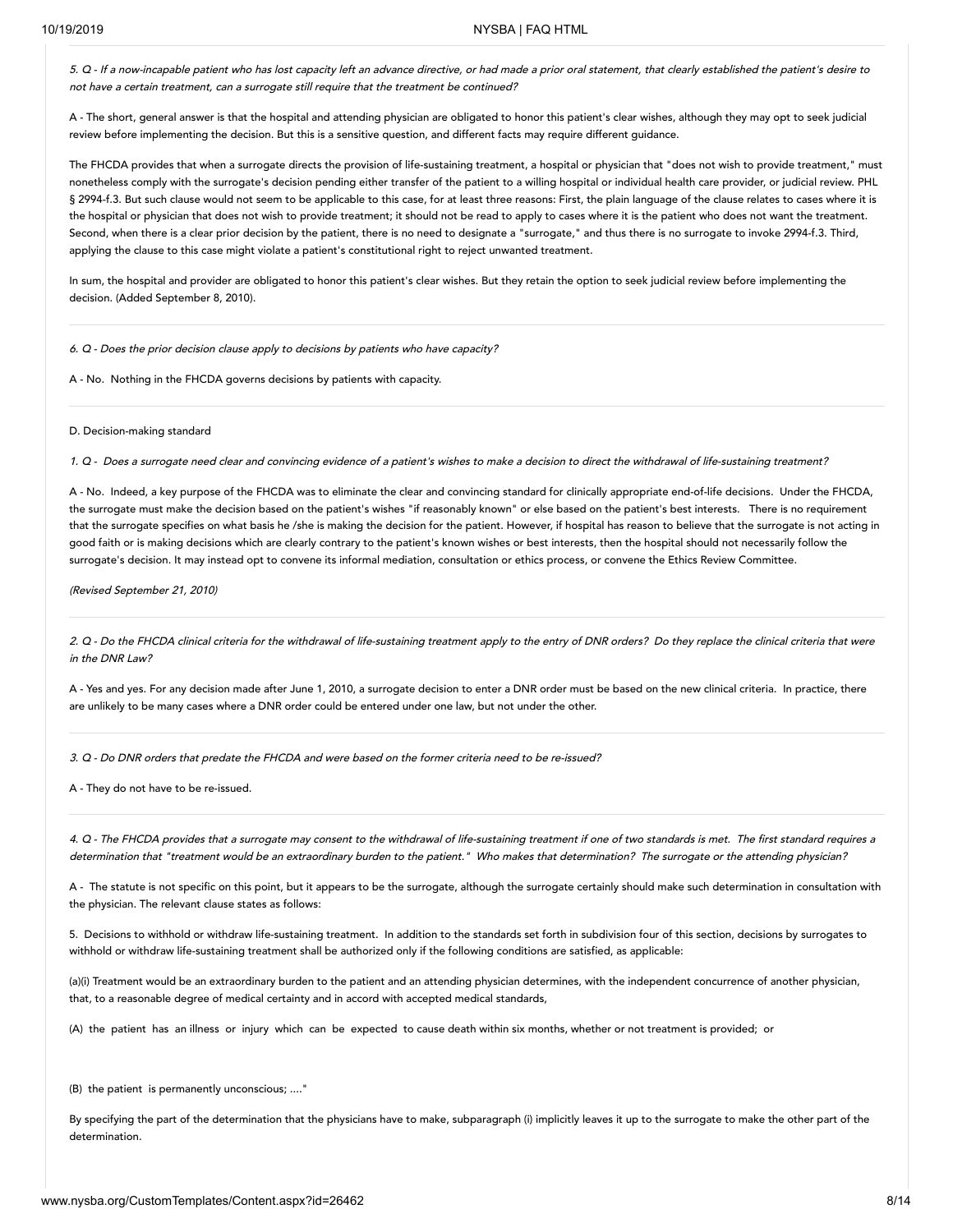Second, a determination regarding the burden of the treatment to the patient is a subjective determination that does not appear to belong principally to the physician. In fact, the Task Force in When Others Must Choose, made it clear that it is the surrogate who determines "the benefits and burdens of treatment" (p.62). It also emphasized that the concept of "excessive burden" should be understood to reflect the past values, wishes, and preference of the patient (p113), which suggests a surrogate decision.

Nonetheless, the decision about burden warrants participation and input from the physician and a dialogue between the surrogate and the physician about the decision. (Revised September 8, 2010).

6. Q -Turning to the second standard, who determines whether <sup>a</sup> treatment would be "inhumane or extraordinarily burdensome"?

A. The clause with the second standard allows the withdrawal or withholding of life-sustaining treatment in the following circumstances:

(ii) The provision of treatment would involve such pain, suffering or other burden that it would reasonably be deemed inhumane or extraordinarily burdensome under the circumstances and the patient has an irreversible or incurable condition, as determined by an attending physician with the independent concurrence of another physician to a reasonable degree of medical certainty and in accord with accepted medical standards.

Like the first standard, this second standard requires an assessment of the burden to the patient, and then a clinical determination regarding irreversibility which is clearly assigned to the physician. It therefore seems that the similar structure of subparagraphs (i) and (ii) indicate a similar division of responsibility - the surrogate decides whether the treatment would be "inhumane or extraordinarily burdensome" and the physician determines whether there is an irreversible condition. This interpretation would also be consistent with the Task Force's view of the subjective and non-clinical nature of a burden determination.

Moreover, the statute requires the physician's judgment to be made "to a reasonable degree of medical certainty and in accord with accepted medical standards," standards that are inconsistent with a subjective judgment about the burden of treatment. Finally, the statute requires Ethics Review Committee approval when a general hospital attending physician "objects to a surrogate's decision under" the inhumane/ extraordinary burden standard to withdraw nutrition and hydration.

But as stated previously, the statute is not specific on this point; the statute simply requires that the conditions are satisfied. Also, as stated previously, the decision about burden warrants participation and input from the physician. (Revised September 8, 2010).

### 7. Q -What qualifies as an "irreversible or incurable condition"?

A - The statute does not define the phrase, or explain it further, but from the context, purpose and background it is clear that the phrase relates to medical conditions that are severely debilitating as well as irreversible and incurable. As the Task Force wrote in When Others Must Choose (p112):

"Other Cases - Decisions to forego life-sustaining treatment may also be appropriate for some patients who are neither terminally ill nor permanently unconscious. For example, an aggressive and painful course of chemotherapy might extend the life of a patient with a chronic degenerative illness who has irreversibly lost the ability to speak or to recognize people. A surrogate might decide that the chemotherapy would be excessively burdensome to the patient, based on the patient's prior wishes or an assessment of the patient's interests.

"Decisions to forego life-sustaining treatment for patients who are neither terminally ill nor permanently unconscious require heightened scrutiny...."

<span id="page-8-0"></span>V. Decisions about life-sustaining treatment for minor patients (§ 2994-e)

1. <sup>Q</sup> -This section provides that if <sup>a</sup> minor has decision-making capacity, then <sup>a</sup> parent's decision to withhold or withdraw life-sustaining treatment may not be implemented without the minor's consent. The former DNR had required the minor's "assent." Is there <sup>a</sup> difference?

A - No. Under either law, the minor must agree and the decision cannot go forward without the minor's approval if the minor shows an ability to understand and appreciate the treatment decision issues in question.

<span id="page-8-1"></span>VI. Health care decisions for adult patients without surrogates. (PHL §2994-g) (Revised September 21, 2010)

1. <sup>Q</sup> -Under the former DNR law, <sup>a</sup> DNR order could be entered for an incapable patient who did not have <sup>a</sup> surrogate if the physician and <sup>a</sup> concurring physician determined that resuscitation would be" medically futile" (i.e., if CPR would "be unsuccessful in restoring cardiac and respiratory function or that the patient will experience repeated arrest in <sup>a</sup> short time period before death occurs"). Can <sup>a</sup> physician still do that?

A - The language of the standard has changed, but it still ordinarily support the entry of a DNR order if resuscitation would be "medically futile" as defined above. Under the FHCDA, the physician and a concurring physician would need to determine that (i) attempted resuscitation (in the event of arrest) would offer the patient no medical benefit because the patient will die imminently, even if the treatment is provided; and (ii) the attempt would violate accepted medical standards.

2. Q - With respect to a hospice-eligible patient who is found to lack capacity and who does not have a surrogate, can an attending physician or attending nurse practitioner both enroll the patient into hospice and approve a DNR order for the patient?

A. Yes. A 2015 amendment to the FHCDA set forth a three step process to secure a "decision regarding hospice care" for such patient. The process involves (i) a determination by the attending physician (later amended to include attending nurse practitioner) based on the FHCDA's standards for a surrogate decision; (ii) a concurring opinion by another physician or NP; and (iii) approval; by an ethics review committee. The 2015 bill and bill memo make clear that a "decision regarding hospice care" can include a decision to issue a DNR order or to withdraw or withhold other life-sustaining treatment as part of the hospice plan of care. (Added December 28, 2018)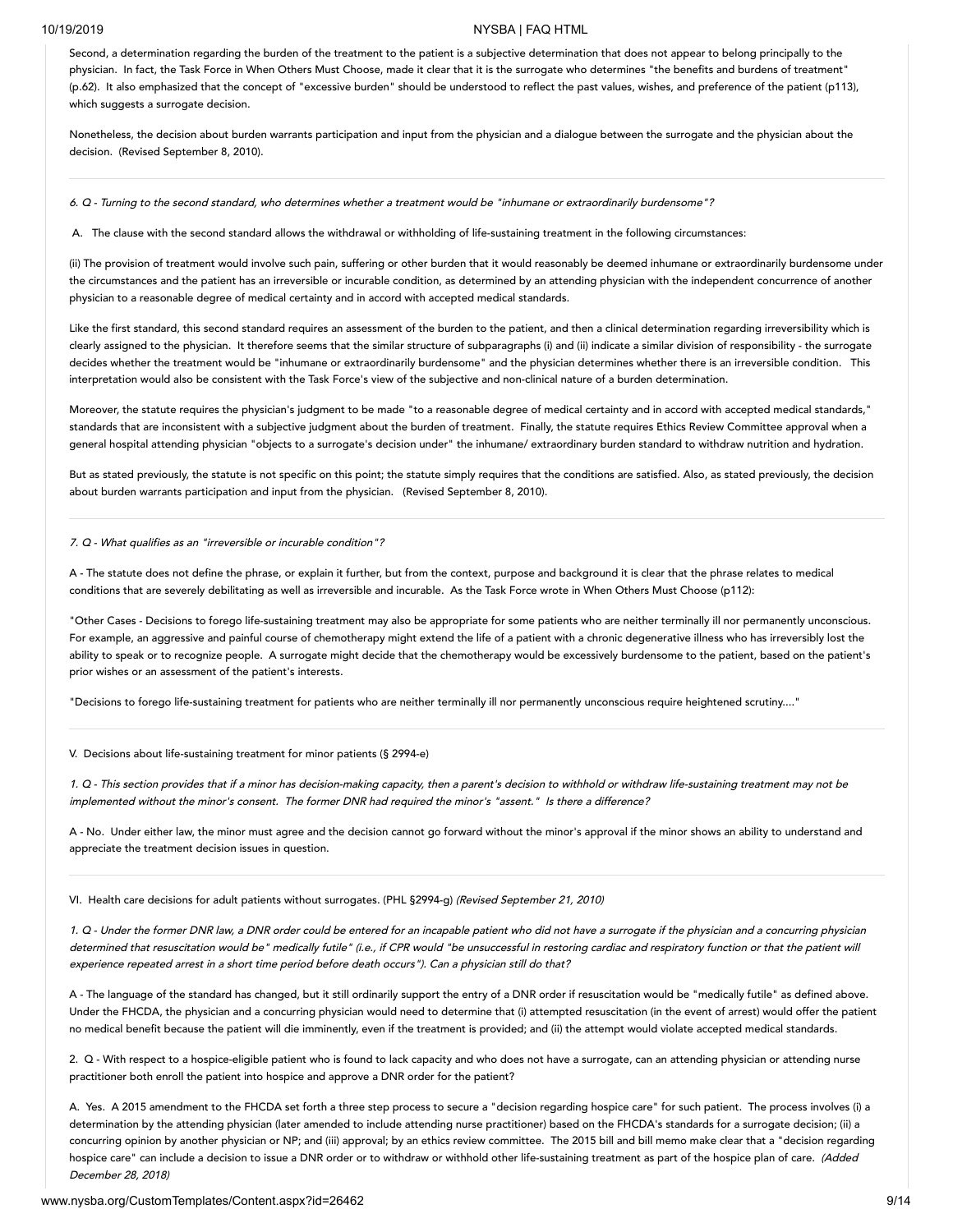3. Q -For a hospice patient without a surrogate - is the approval of an Ethics Committee required for every change in the plan of care?

A - No. While the bill language could be more clear on this point, the apparent intent was to require Ethics Committee approval only for the initial plan of care or subsequent major medical or withdrawal of life-sustaining treatment decisions - not routine changes such as medication changes or diet changes. (Added December 28, 2018)

### <span id="page-9-0"></span>VII. DNR Orders (PHL § 2994-1)

1. <sup>Q</sup> -The FHCDA does not include <sup>a</sup> clause from the prior DNR law that patients who do not have DNR orders are "presumed to consent to the administration of cardiopulmonary resuscitation in the event of cardiac or respiratory arrest." Former PHL § 2962.1. Does that mean there is no longer such <sup>a</sup> presumption? And does that mean that DNR orders can be written without consent?

A - No and no. The clause in the prior DNR law simply reflected the principle that in an emergency a patient is presumed to consent to necessary treatment, unless there was a prior objection to such treatment. That principle is still supported by statute and case law: patients are still presumed to consent to potentially beneficial CPR in the event of cardiac arrest unless there is a DNR order.

2. <sup>Q</sup> -The former DNR law had <sup>a</sup> provision governing consent to <sup>a</sup> DNR order by a patient with capacity. Among other things, it set forth witnessing requirements for such consent. There does not seem to be any similar provision in the FHCDA. So what are the current requirements for consent by a capable patient to a DNR order?

A. The FHCDA repealed the former DNR law provision governing consent to a DNR order by an adult patient in a general hospital or nursing home, and did not replace it with a parallel clause in the FHCDA. As a matter of constitutional and common law, it is clear that a patient with capacity can consent to a DNR or DNI order, just as a patient with capacity can direct the withdrawal or withholding of other life-sustaining treatments. Under State health regulations, hospital patients and nursing home residents have a right to refuse medication and treatment after being fully informed and understanding the probable consequences of such actions. Hospitals and nursing homes may document such decisions in the manner they would document any consent by a patient to the withholding of lifesustaining treatment. (Added September 8, 2010).

3. <sup>Q</sup> -The FHCDA does not include <sup>a</sup> clause from the prior DNR law that allowed "therapeutic exception" to the requirement to secure the consent of <sup>a</sup> patient with capacity. That is, it allowed <sup>a</sup> DNR order to be issued based on <sup>a</sup> surrogate's consent rather than the patient's consent when doctors agreed that the discussion about DNR would be harmful to the patient. Was that omitted deliberately? Can <sup>a</sup> surrogate still consent to <sup>a</sup> DNR order on behalf of <sup>a</sup> capable patient?

A - The "therapeutic exception" provision was deliberately omitted from the FHCDA, and a surrogate may no longer make a DNR decision for a patient who has capacity. (Added September 8, 2010).

### <span id="page-9-1"></span>VIII. Implementation and review of decisions. (PHL § 2994-k) (Revised September 21, 2010)

1. Q - Are DNR orders still required to be reviewed by an attending physician in hospitals every 7 days and in nursing homes every 60 days? If not, how often are they required to be reviewed?

A - The DNR law, including its specific timeframes for reviewing the orders, no longer applies to hospitals and nursing homes. Instead, the FHCDA requires facilities to devise their own policies regarding review of such orders, and other life-sustaining treatment decisions. Thus a hospital or nursing home policy could continue to follow the former DNR Law review periods, or alter the review periods, or even require the attending physician to set forth a review period for a patients on a case by case basis. DNR decisions should be treated like every other decision to withhold or withdraw life-sustaining treatment. If regular medical review is medically indicated, then it should be done.

Note that nonhospital DNR orders must be reviewed every 90 days. (See PHL § 2994-dd(4)). This is the same period as was required under the former § 2977(8). (Revised September 8, 2010).

### <span id="page-9-2"></span>IX. Interinstitutional transfers (PHL §§ 2994-l, 2994-ff)

1. Q - If a patient is admitted to a hospital with a DNR order that was issued in another hospital or nursing home or a nonhospital DNR order, can the attending physician issue an order to continue the DNR order?

A - The order that arrived with the patient remains effective until an attending physician examines the patient. That physician must then continue the order, unless the physician determines that the order is no longer appropriate or authorized. In deciding whether the order is still appropriate, the physician should consider whether the difference in response time to a cardiac arrest in the hospital might mean that the prognosis following CPR for the patient would be different, and whether a discussion with the decision-maker for the non-hospital order is warranted. Before canceling the order, the attending physician must make reasonable efforts to notify the person who made the decision. If such notice cannot reasonably be made prior to canceling the order, the attending physician must make such notice as soon as reasonably possible after cancellation. (Revised September 8, 2010).

2. <sup>Q</sup> -When <sup>a</sup> patient in <sup>a</sup> hospital with DNR order is transferred to <sup>a</sup> nursing home, does the nursing home need to get the resident's or surrogate's consent again to re-enter the DNR order? Will the nursing home ever have to get that consent?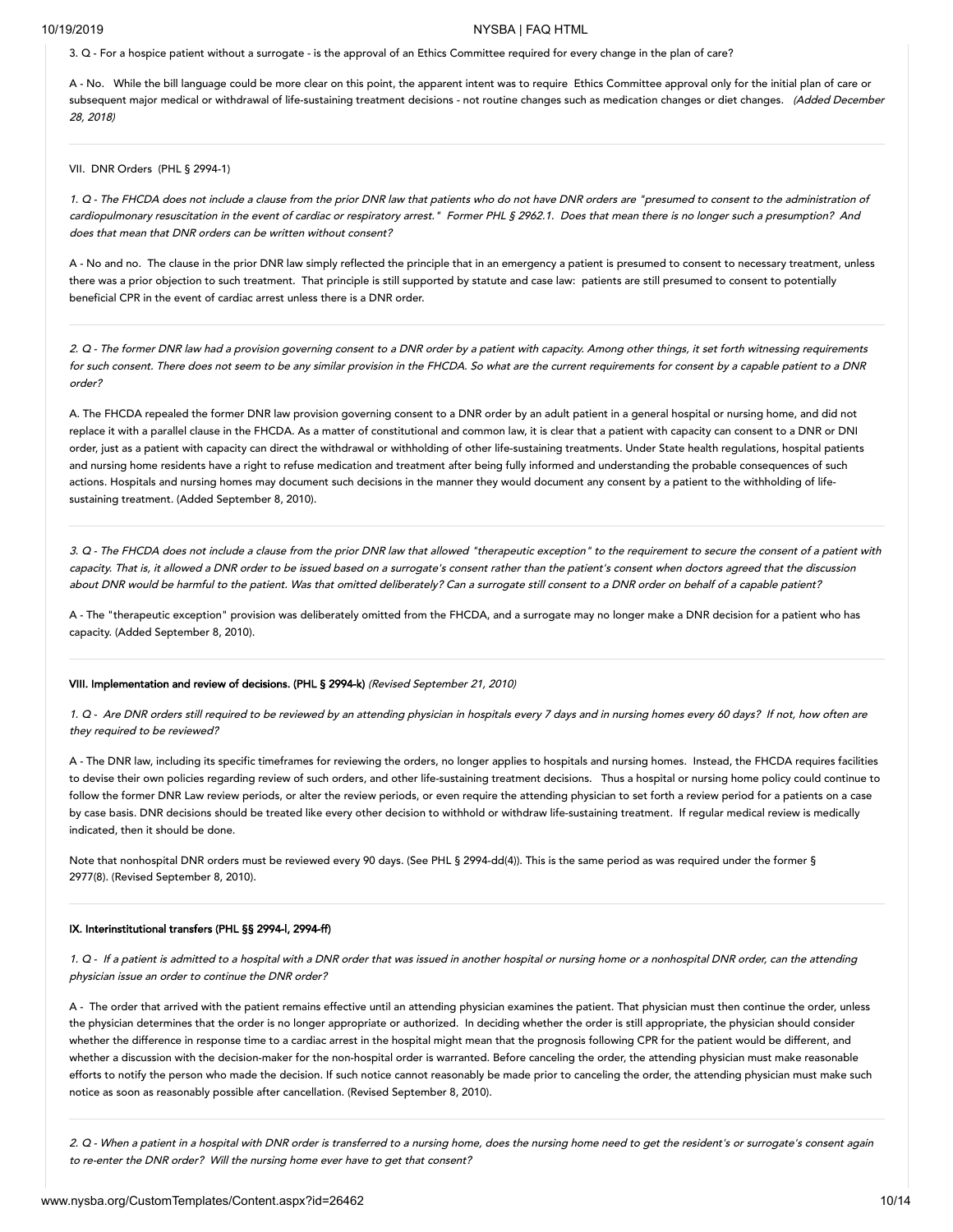A - The FHCDA provides that the attending physician at the nursing home can enter the DNR order without having to get another consent. The nursing home will never have to get that consent, unless the DNR order is revoked or suspended, and the issue is whether to enter it again.

### <span id="page-10-0"></span>X. Ethics review committees (PHL § 2994-m)

1. Q -Are decision by the Ethics Review Committee (ERC) advisory or binding?

A - Recommendations and advice of the ERC are advisory and nonbinding, except in three limited circumstances:

(i) In a nursing home, ERC approval is required before a surrogate will have the authority to refuse life-sustaining treatment under the standard that applies to residents who are not terminally ill or permanently unconscious (but this is not applicable to DNR decisions);

(ii) In a general hospital, if the attending physician objects to a surrogate's decision to withdraw or withhold artificial nutrition and hydration based on the standard that applies to patients who are not terminally ill or permanently unconscious, the decision cannot be implemented until the ERC determines that the decision meets surrogate decision-making standards; and

(iii) A decision by an emancipated minor (without the consent of a parent or guardian) to have life-sustaining treatment withdrawn or withheld must be approved by the ERC.

2. <sup>Q</sup> -Is it mandatory or recommended in the Act for at least for one committee member to be <sup>a</sup> person from the community (a person that has no obligation to the facility)?

A - It is mandatory.

3. Q -Our hospital has <sup>a</sup> large ethics committee that now mostly does retrospective case review and policy review. Should that be the FHCDA ethics review committee?

A - Not necessarily. The FHCDA ethics review committee needs to be lean enough to respond to cases in real time. It might be preferable to designate a 5 -7 person body for that purpose.

4. <sup>Q</sup> -Who appoints and removes the members of the committee?

A - The hospital or nursing home can decide this, and should set it forth in its policy.

5. Q -Are there quorum requirements? Voting rules?

A - The hospital or nursing home can decide these matters, and should set its rules in its policy.

6. Q -What does the FHCDA mean by requiring that the committee "must include at least five members who have demonstrated an interest in or commitment to patient's rights or to the medical, public health, or social needs of those who are ill."? Does it require five members in addition to other members who meet the other qualifications?

A - The FHCDA does not require five members with a "demonstrated interest" in addition to other members who meet other qualifications. The law requires that a doctor and nurse serve on the committee and they would certainly meet the "demonstrated interest" test. Rather, the clause should be read to mean (1) that the committee must have at least five members, AND (2) those five members should have some background in the issues the committee will face (e.g., they should be health care professionals, health care advocates, persons with significant experiences as patients or patient's family members, and other persons with a demonstrated interest or involvement in the issues.) A committee may also have members who have no record of involvement in the interests of patients. But at least five members should have that record.

7. <sup>Q</sup> -Does the ERC displace the role of an existing ethics consultation service? Or for that matter, of the attending physician, social worker or chaplain in attempting to resolve disputes?

A - No. The FHCDA expressly recognizes that facilities may first use less formal means to attempt to resolve disputes. Those other means may include already existing ethics subcommittees and ethics consultation services. The FHCDA expressly recognizes that facilities may use less formal means first to resolve disputes. However, if a person connected with the case requests a review by the ERC, it must be provided regardless of whether less formal means have yet been exhausted So the committee should not be regarded as an alternative to arranging a meeting between the care team and the family, or seeking an ethics consultation. So the committee should not be regarded as an alternative to arranging a meeting between the care team and the family, or seeking an ethics consultation. (Revised September 8, 2010).

<span id="page-10-1"></span>XI. Rights to be publicized. (PHL §2994-u)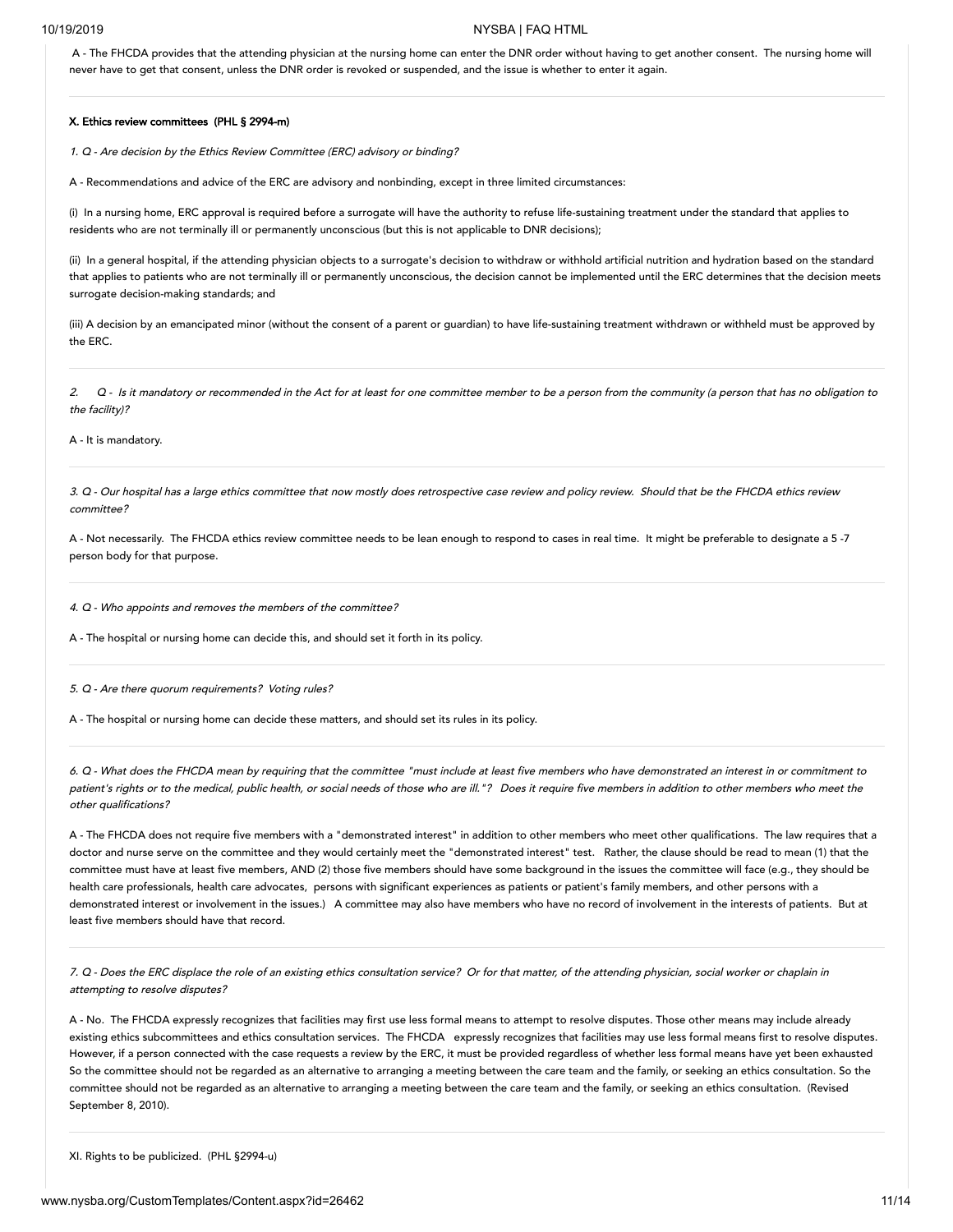1. <sup>Q</sup> -The FHCDA requires hospitals and nursing homes to distribute to patients and residents <sup>a</sup> statement of their rights under the FHCDA. Where can one find that statement?

A - - Hospitals should distribute the revised version of DOH publication 1449, "Your Rights as a Hospital Patient in New York State," which includes the section "Deciding About Health Care: A Guide for Patients and Families." Nursing Homes should distribute DOH publication 1503, "Deciding About Health Care: A Guide for Patients and Families." Both are available on the DOH website, as well as on this NYSBA Information Center website.

2. Q -Do hospitals and nursing homes have to provide the PHL § 2994-u statement to current inpatients/residents?

A - "DOH has taken the position that hospitals did not have to provide the statement to already-admitted inpatients on June 1, 2010, but nursing homes do have to provide the statement to all of their nursing home residents, even those who were admitted before June 1, 2010. (Added September 8, 2010)."

3. <sup>Q</sup> -Does the statement need to be provided to the patient or resident if the patient or resident lacks decision-making capacity?

A - No, in that case the statement should not be provided to the patient or resident; it should be provided to whoever has authority to make health care decisions for the patient or resident. (Added September 8, 2010).

<span id="page-11-0"></span>XII. Nonhospital DNR orders

1. Q -Why did Chapter 8 create <sup>a</sup> new Article 29-CCC relating to Nonhospital DNR orders?

A - Previously, nonhospital DNR orders were governed by a section of PHL Article 29-B - Orders Not to Resuscitate. But Article 29-B was amended to make it apply only in mental hygiene facilities. As a result, there was a need to create a new place to preserve the law on nonhospital DNR orders.

2. <sup>Q</sup> -Does the new provision on nonhospital DNR orders differ much from the prior nonhospital DNR provision?

A - The main difference is that surrogate consent is now governed by the standards in the FHCDA, not those in the former DNR law. Also, the prior law directed only emergency medical service personnel and hospital emergency services personnel to honor nonhospital DNR orders. The new provision also directs hospice and home care services agency personnel to honor such orders.

3. <sup>Q</sup> -The new non-hospital DNR provision states that consent by a surrogate for <sup>a</sup> patient in <sup>a</sup> mental hygiene facility is now governed by PHL Article 29-B - Orders Not to Resuscitate in Mental Hygiene Facilities. But what if the patient is eligible for <sup>a</sup> family member to make the decision under SCPA §1750-b?

A - OPWDDOPWDD has taken the position that the family member would make the decision under the standard set forth in SCPA §1750-b, and not the standard PHL Article 29-B.

4. Q -Can <sup>a</sup> FHCDA surrogate consent to <sup>a</sup> nonhospital DNR order?

 $\Delta$  - Yes.

5. Q -Can <sup>a</sup> FHCDA surrogate consent to <sup>a</sup> nonhospital DNI order using MOLST?

A - PHL Article 29 CCC is ambiguous on this point, but DOH's answer to this question is yes. Non-hospital DNR orders can also be issued on the standard form available on the DOH website.

6. Q -Can <sup>a</sup> FHCDA surrogate consent to other nonhospital medical orders (medical orders other than DNR/DNI) under Article 29 CCC?

A - No, but the surrogate and others may have clear and convincing evidence of the patient's wishes. And that evidence may be documented, including on a MOLST form.

7. <sup>Q</sup> -Under the former PHL § 2977(4), the parent or legal guardian of <sup>a</sup> minor could consent to <sup>a</sup> nonhospital DNR order for the minor, but under PHL § 2994-cc, there is no provision for consent by the parent or legal guardian or <sup>a</sup> minor. Can <sup>a</sup> parent or legal guardian of <sup>a</sup> minor still consent to <sup>a</sup> nonhospital DNR order (or <sup>a</sup> nonhospital DNI order using the MOLST form)?

A - Yes, in enacting Laws of 2010, chapter 8, there was no intent to take away the ability of the parent or legal guardian of a minor to consent to a nonhospital DNR order for the minor. A DNR or DNI order is a medical order signed by a physician, and the parent or legal guardian of a minor can consent to a medical order to provide comfort measures only (palliative care) for the minor under PHL § 2504(2). When a DNR order is signed by a physician, that is not a case where the minor is receiving no medical treatment (see, Matter of Hofbauer, 47 NY2d 648). The parent or legal guardian of a minor can consent to nonhospital DNR or DNI orders in the same manner that they would consent to them under FHCDA. (Revised September 8, 2010).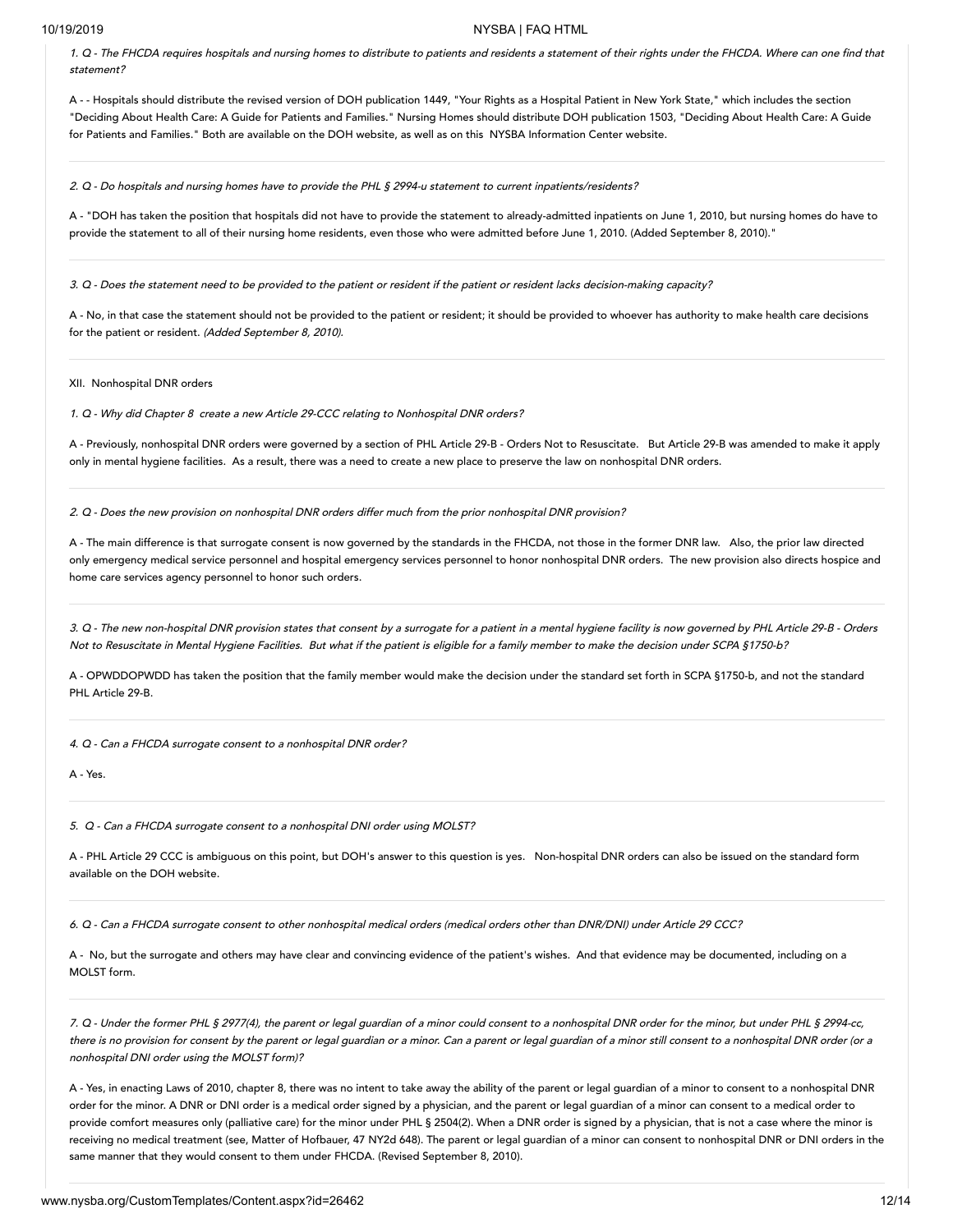<span id="page-12-0"></span>XIII. Orders not to resuscitate for residents of mental hygiene facilities (Chapter 8, §22)

1. <sup>Q</sup> -Why did Chapter <sup>8</sup> amend the former DNR Law (PHL Article 29-B) to make it apply only to mental hygiene facilities?

A - Because the new FHCDA now governs DNR orders in hospitals and nursing homes, but there was a need to continue the applicability of the former DNR law to mental hygiene facilities.

<span id="page-12-1"></span>XIV. Health Care Proxy Law (Chapter 8, §§23-24)

1. Q -Did Chapter 8 amend NY's Health Care Proxy Law? How?

A - Yes. Chapter 8 amended NY's Health Care Proxy Law in three ways. First it added a provision to protect institutional and provider conscience rights with respect to health care agent decisions to the same extent that the FHCDA recognizes such rights with respect to surrogate decisions. Second, it added a clause, similar to one in the FHCDA, that basically states that if an agent directs the provision of life-sustaining treatment, a hospital or provider that does not wish to provide such treatment must nonetheless comply with the agent's decision pending either transfer of the patient to a willing hospital or individual provider, or judicial review. Finally, the definition of life-sustaining treatment is amended to conform to the FHCDA definition.

2. <sup>Q</sup> -Can <sup>a</sup> health care agent now make decisions regarding artificial nutrition and hydration even if the patient's wishes are not reasonably known?

A - No, the health care proxy law still provides that the agent can only authorize the withdrawal of artificial nutrition and hydration based on the patient's wishes, if reasonably known, and not on the patient's best wishes if the patient's wishes are not reasonably known. This restriction is hard to reconcile with the FHCDA, which allows a surrogate to must make decisions on any treatment, including artificial nutrition and hydration, based on the patient's wishes if reasonably known, or else the patient's best interests. However, in many instances a health care agent may be able to act as the surrogate for purposes of decisions regarding artificial nutrition and hydration. In the future, the Legislature should amend the Health Care Proxy Law to eliminate the disparity.

Meanwhile, it is useful to note that a health care agent does not need "clear and convincing evidence" of the patient's wishes to authorize the withdrawal of artificial nutrition and hydration; nor does the law require that the patient's wishes be in writing. The patient's wishes only need to be "reasonably known."

<span id="page-12-2"></span>XV. MHL Article 81 Guardianship Law (Chapter 8, §§23-24)

1. Q -Did Chapter 8 amend NY's MHL Article 81 Guardianship Law? How?

A - Yes. Chapter 8 amended the Guardianship Law to authorize an MHL Article 81 guardian of the person to act as a surrogate under the FHCDA for decisions in hospitals. It also repeals a provision in MHL Article 81 that restricted the authority of a guardian to make life-sustaining treatment decisions.

2. Q -Do existing MHL Art 81 guardians automatically gain the authority of FHCDA surrogates, or does <sup>a</sup> court have to give them that authority?

A. - An MHL Art. 81 guardian who had been given authority to make medical treatment decisions for the incapacitated person should now be regarded as having the authority of a surrogate. A guardian who was not given such authority would not be considered a surrogate (unless the guardian qualifies as a surrogate under another basis). (Added September 8, 2010.)

<span id="page-12-3"></span>XVI. SCPA §1750-b Guardianship (The Health Care Decisions Act for Intellectually Disabled Persons) (Chapter 8, §§23-24)

1. <sup>Q</sup> -How did Chapter <sup>8</sup> amend the Health Care Decisions Act for Mentally Retarded (now Intellectually Disabled) Persons (SCPA §1750-b?)

# **A - CHAPTER 8 AMENDED SCPA §1750-B TO INSERT A DEFINITION OF "LIFE-SUSTAINING TREATMENT" IT ALSO AMENDED §1750-B TO ALLOW THE WILLOWBROOK CONSUMER ADVISORY BOARD TO ACT AS THE HCDA GUARDIAN FOR CLASS MEMBERS.**

ONLINE STORE

PUBLIC RESOURCES

ABOUT NYSBA

CONTACT US

CONNECT WITH NYSBA